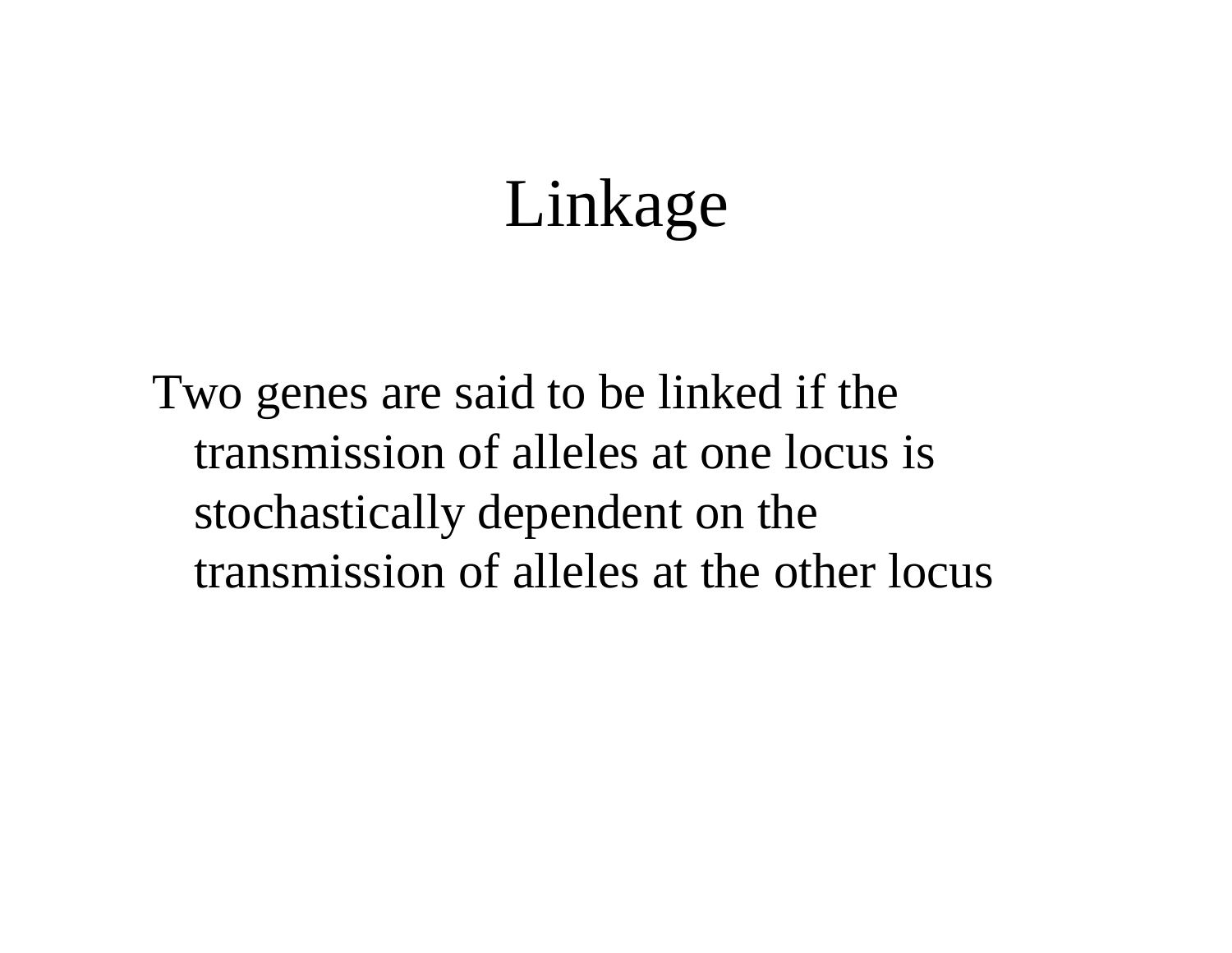#### **Classical Test Cross**

| <b>Parent 1</b>               | AABB            | $\mathbf{X}$  |                       | aabb <b>Parent 2</b> |  |
|-------------------------------|-----------------|---------------|-----------------------|----------------------|--|
| <b>F1</b>                     |                 |               | AaBb $(100\%)$ x aabb |                      |  |
| <b>F1-gametes</b>             | <b>AB</b>       | Ab            | a <b>B</b>            | ab                   |  |
|                               |                 | % frequencies |                       |                      |  |
| A and B are unlinked:         | 25              | 25            | 25                    | 25                   |  |
| <b>A</b> and <b>B</b> linked: | 35 <sub>1</sub> | 15            | 15                    | 35                   |  |
| A and B tightly linked        | 48              | $\mathbf{2}$  | $\boldsymbol{2}$      | 48                   |  |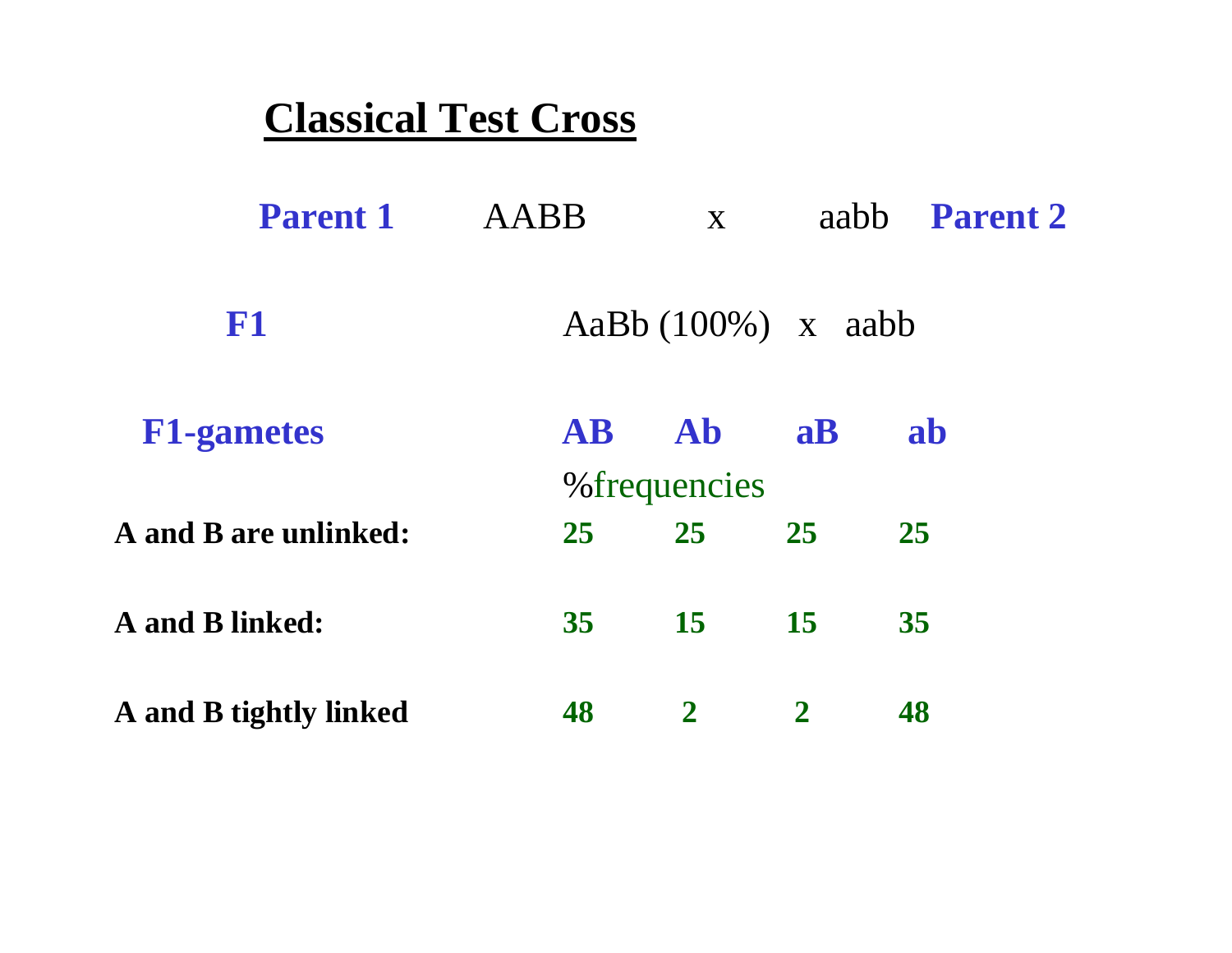#### **Classical Test Cross**

**A** 

| <b>Parent 1</b>                     | AABB            | $\mathbf{X}$          | aabb           | <b>Parent 2</b> |
|-------------------------------------|-----------------|-----------------------|----------------|-----------------|
| F <sub>1</sub>                      |                 | AaBb $(100\%)$ x aabb |                |                 |
| <b>F1-gametes</b>                   | <b>AB</b>       | Ab                    | a <b>B</b>     | ab              |
| <b>A</b> and <b>B</b> are unlinked: | 25              | % frequencies<br>25   | 25             | 25              |
| <b>A</b> and <b>B</b> linked:       | 35 <sup>5</sup> | 15                    | 15             | 35              |
| A and B tightly linked              | 48              | $\overline{2}$        | $\overline{2}$ | 48              |

#### **R = Recombinants**

**R R**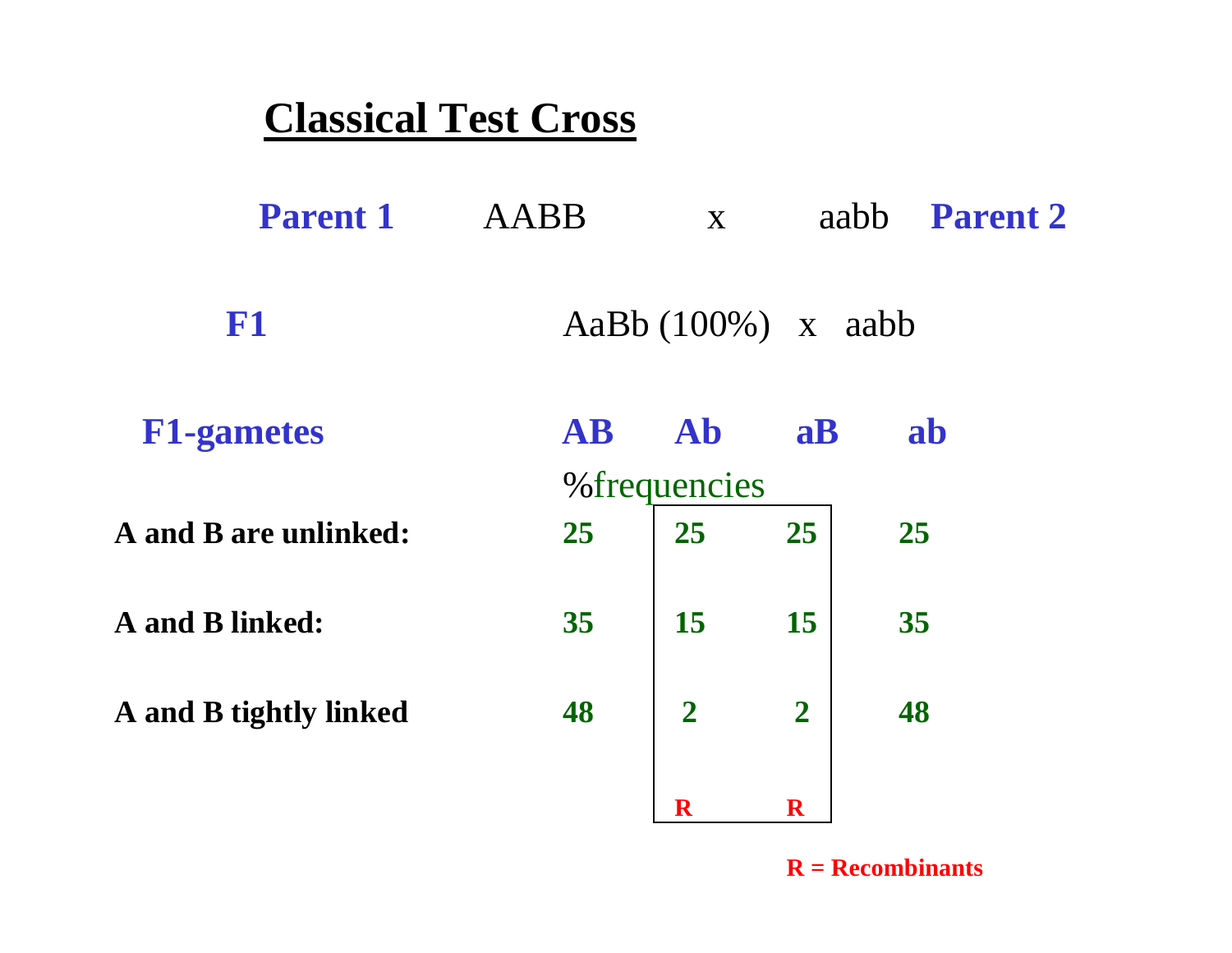| Parent 1                      | <b>AABB</b> |           | X              | aabb             |    | Parent 2 |
|-------------------------------|-------------|-----------|----------------|------------------|----|----------|
| F <sub>1</sub>                |             |           | AaBb (100%)    |                  |    |          |
| <b>F1-gametes</b>             |             | <b>AB</b> | Ab             | a <b>B</b>       | ab |          |
| A and B are unlinked:         | frequencies | 25        | 25             | 25               | 25 | 50       |
| <b>A</b> and <b>B</b> linked: |             | 35        | 15             | 15               | 35 | 30       |
| A and B tightly linked        |             | 48        | $\overline{2}$ | $\boldsymbol{2}$ | 48 | 4        |

**% Recomb. Frequency**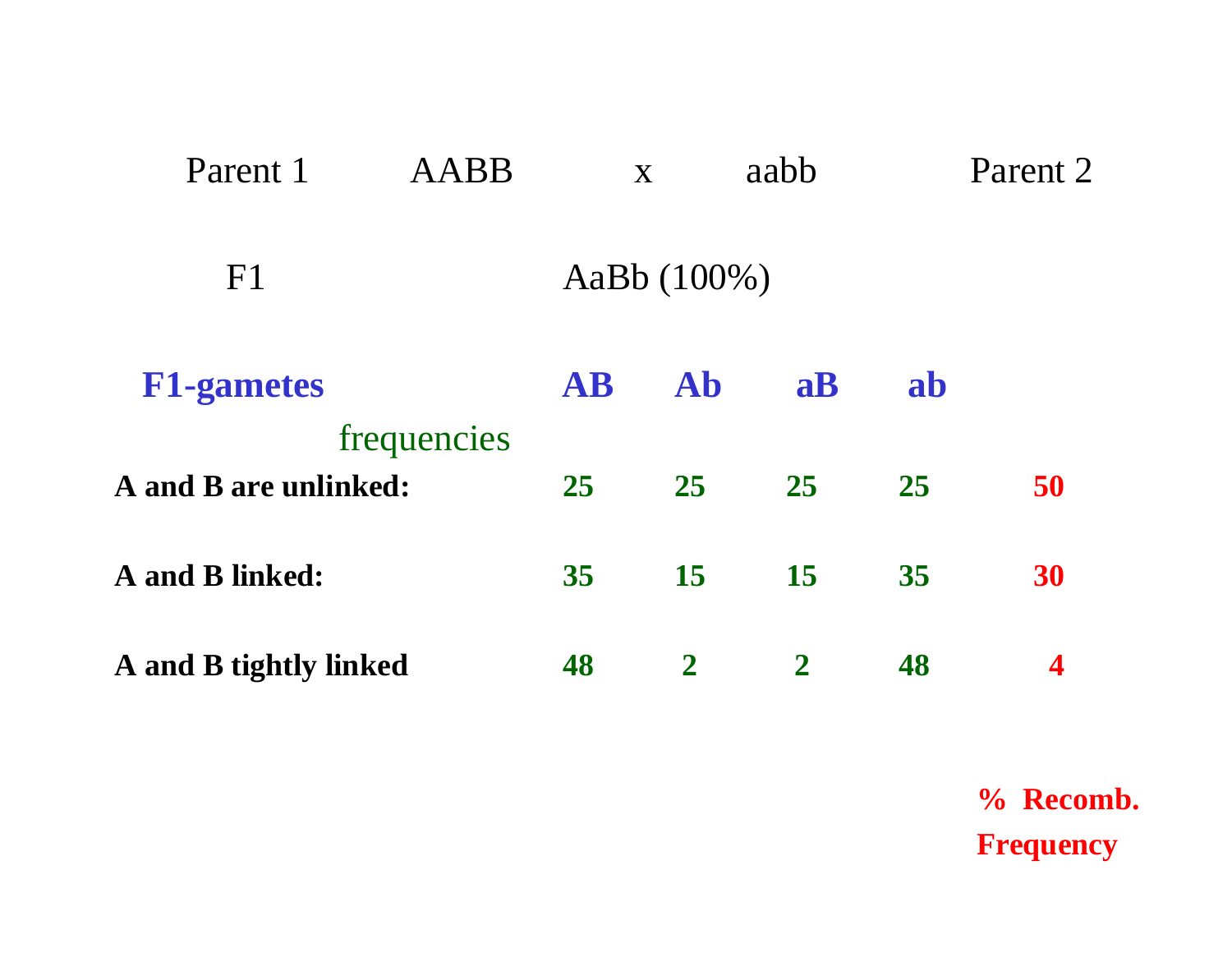# Corn example

| plant 1 and plant 2 are coloured green plants<br>both are heterozygous |                           |                           |
|------------------------------------------------------------------------|---------------------------|---------------------------|
|                                                                        |                           | After test crossing       |
|                                                                        | <b>Progeny of plant 1</b> | <b>Progeny of plant 2</b> |
| <b>Coloured kernels, green plants</b>                                  | 12                        | 45                        |
| Coloured kernels, yellow plant                                         | 155                       | 5                         |
| White kernels, green plants                                            | 115                       | 3                         |
| White kernels, yellow plant                                            | 18                        |                           |

**Recombination Fractions?**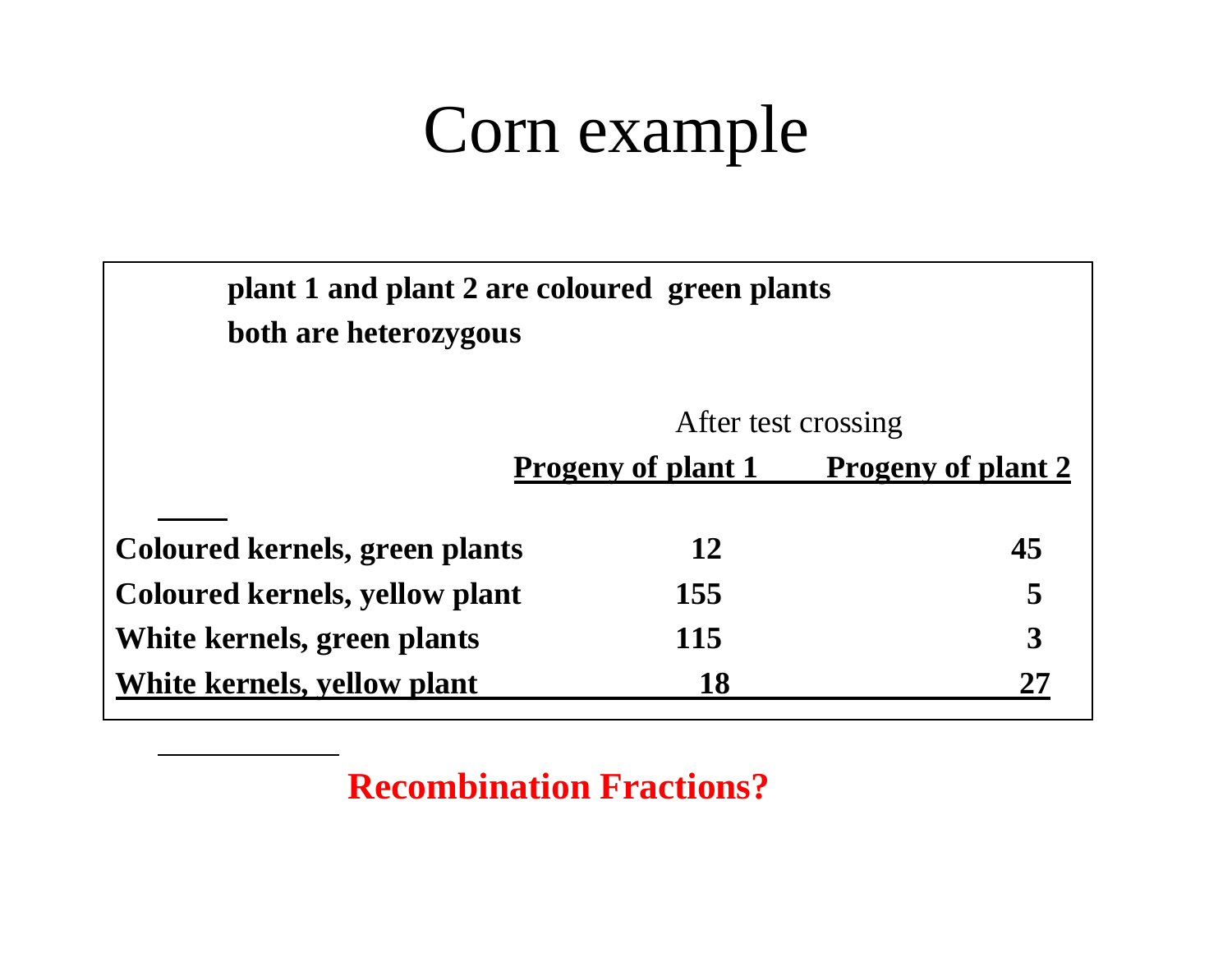# Corn example

| plant 1 and plant 2 are coloured green plants<br>both are heterozygous |                           |            |                           |
|------------------------------------------------------------------------|---------------------------|------------|---------------------------|
|                                                                        |                           |            | After test crossing       |
|                                                                        | <b>Progeny of plant 1</b> |            | <b>Progeny of plant 2</b> |
|                                                                        |                           |            |                           |
| <b>Coloured kernels, green plants</b>                                  | AaBh                      | <b>12</b>  | 45                        |
| Coloured kernels, yellow plant                                         | Aabb                      | 155        | 5                         |
| White kernels, green plants                                            | aaBh                      | <b>115</b> | 3                         |
| White kernels, yellow plant                                            | aabb                      | <b>18</b>  |                           |

**Recombination Fractions?**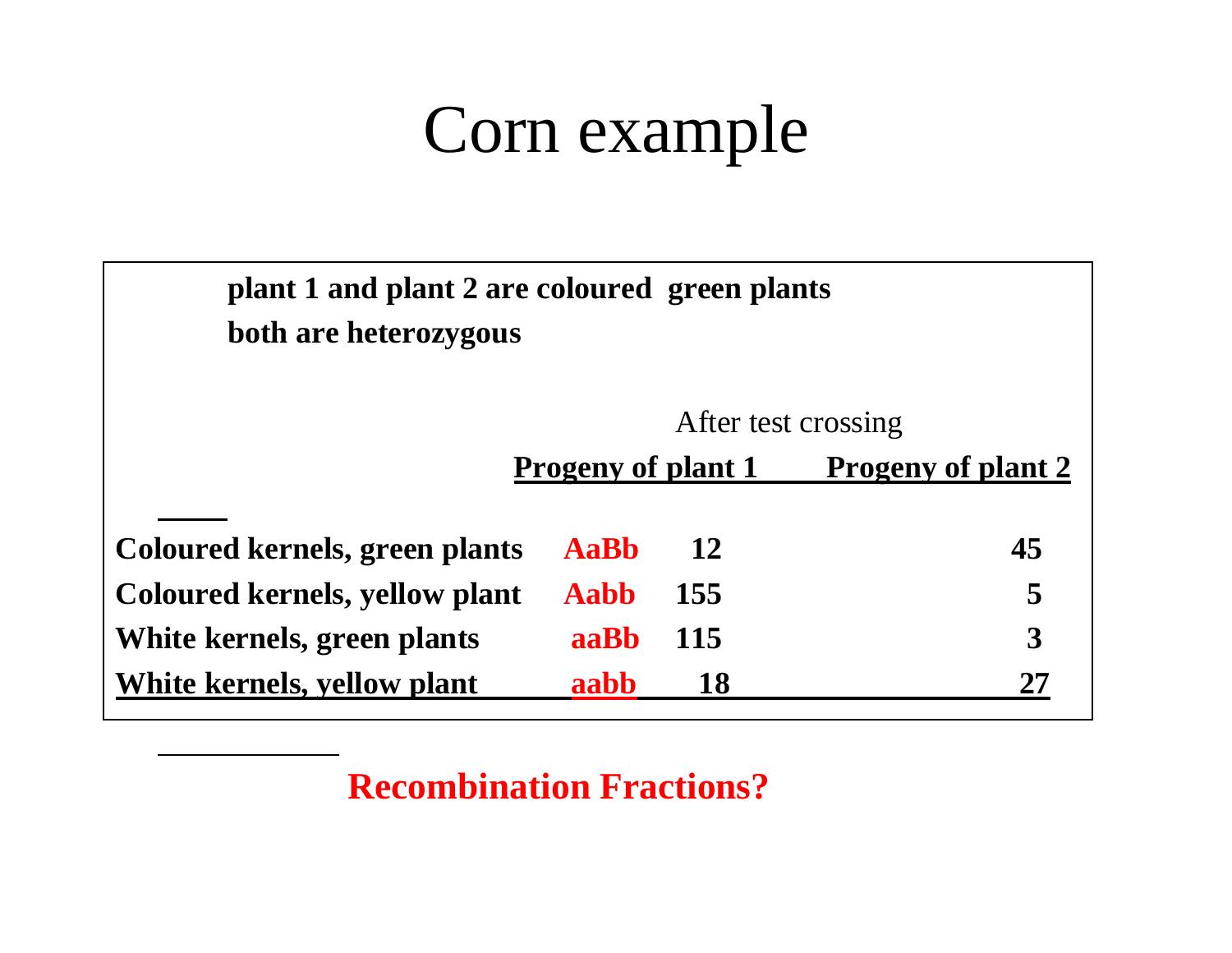## Linkage equilibrium  $freq(AB) = freq (Ab) = freq (aB) = freq (ab)$

Linkage disequilibrium  $D = freq(AB)$ . freq (ab) - freq (Ab) . freq (aB)

 $D > 0$  through physical linkage selection (Bulmer effect) migration or crossing recent mutation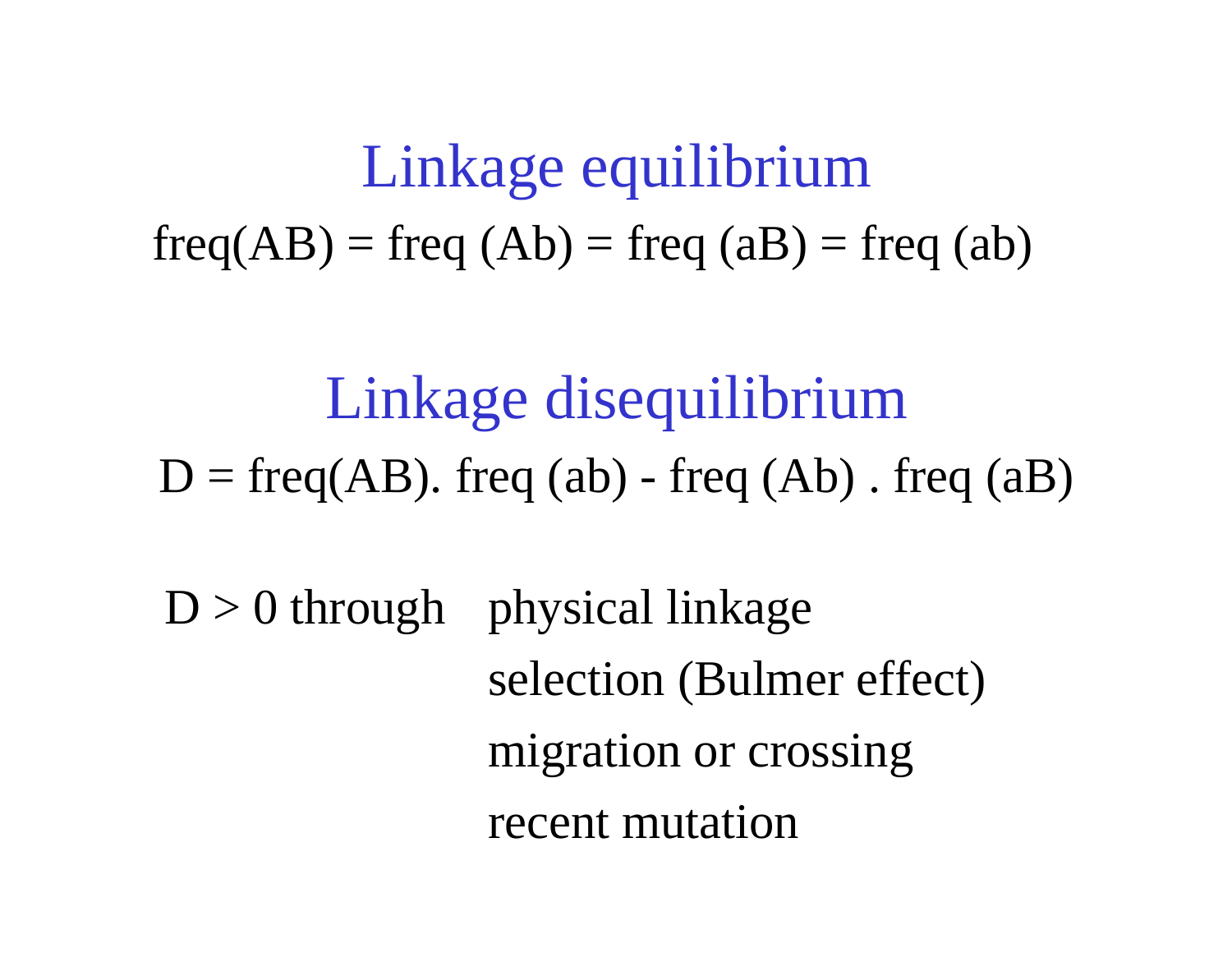#### Linkage Disequilibrium is needed for mapping

- LD in a cross of inbred lines
- LD within a family
- LD population wide

### after recent crossing at very small distances

LD exists over a smaller distance only after many meiosis (unless selection)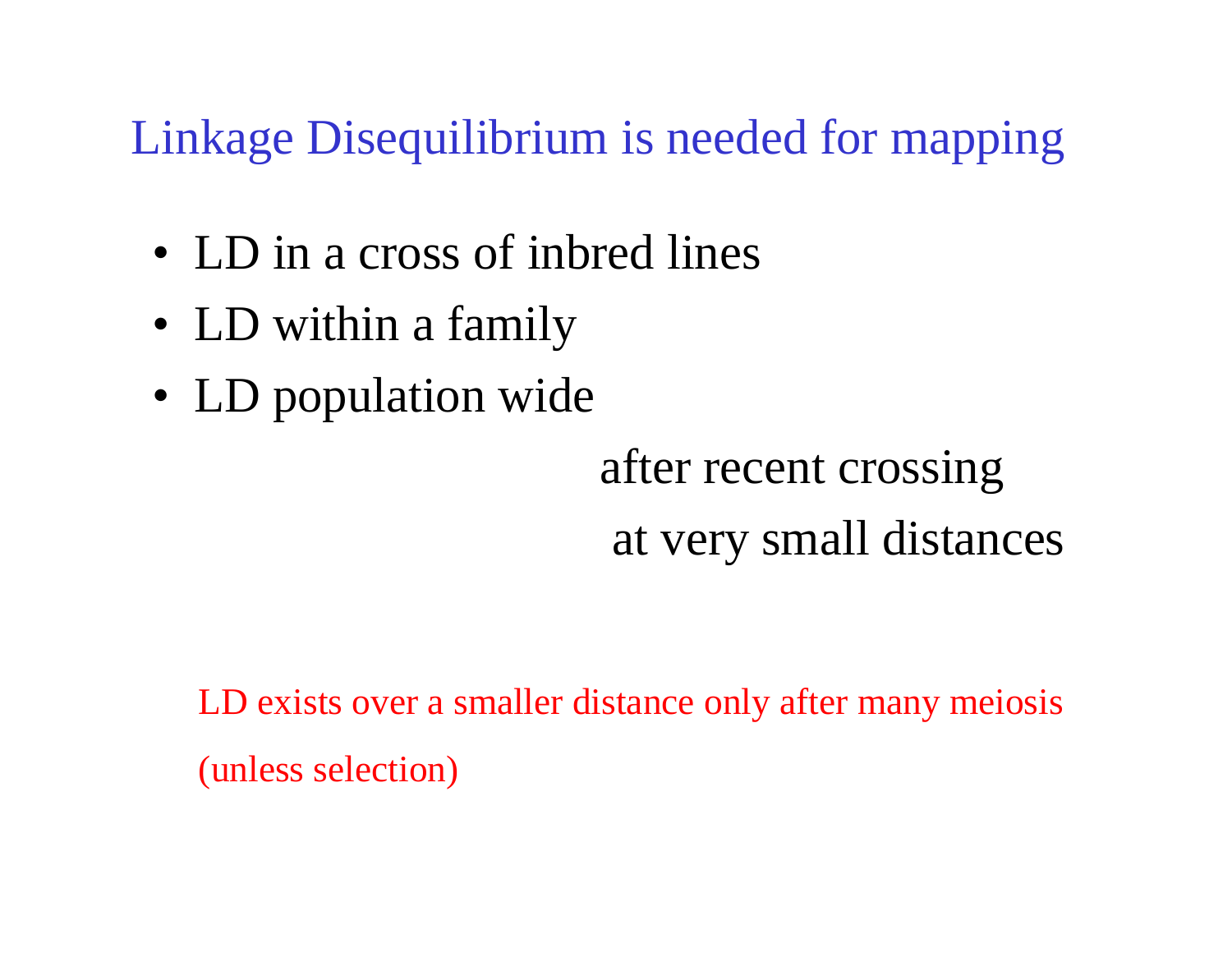

- Determine recombination fraction
- Distance is proportional to % recombination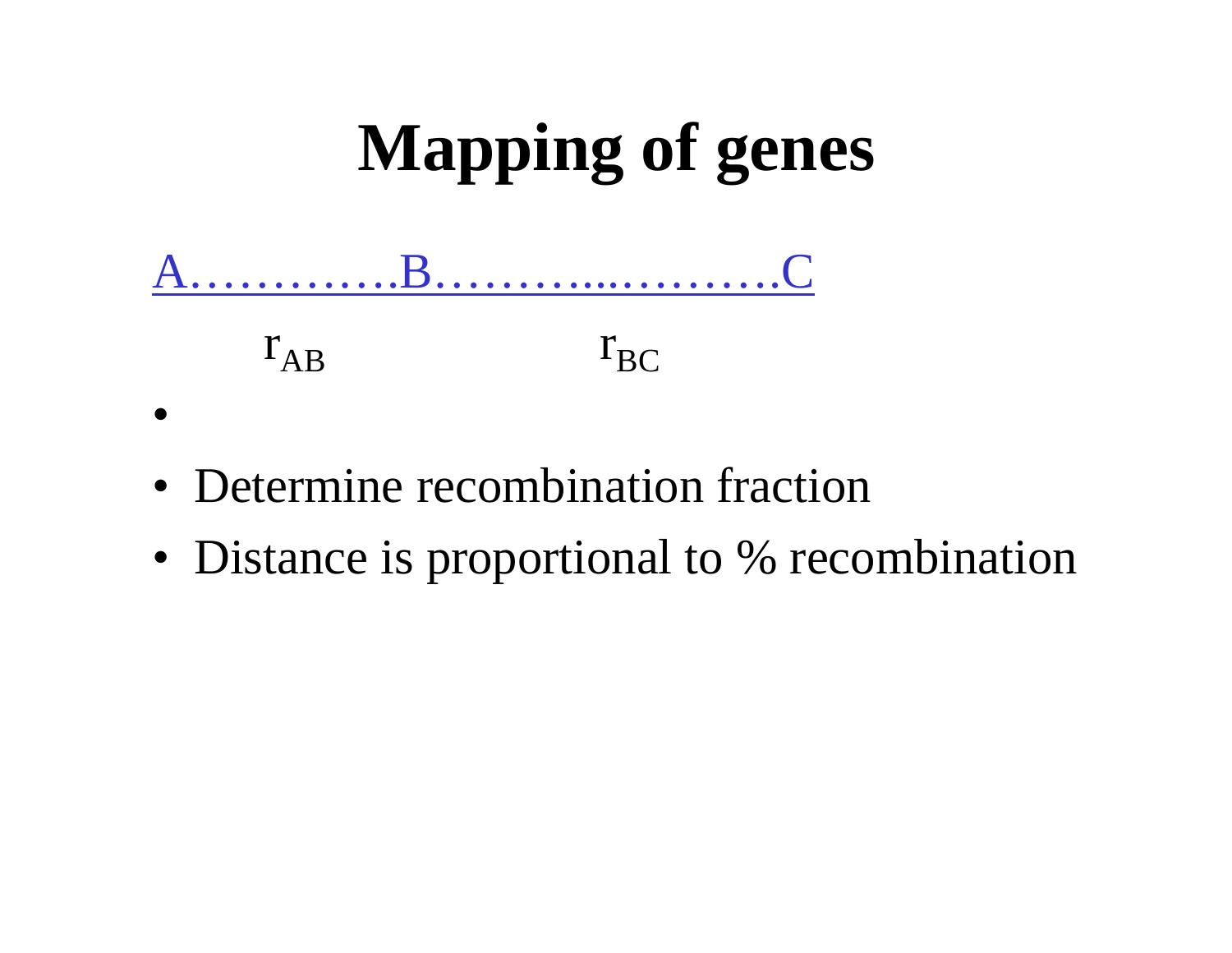# **Mapping functions**



• recombination fractions are not additive $r_{AC}$  is not equal to  $r_{AB} + r_{BC}$ .

• With *no interference*.

 $r_{AC} = r_{AB} + r_{BC} - 2. r_{AB}$ .  $r_{BC}$ .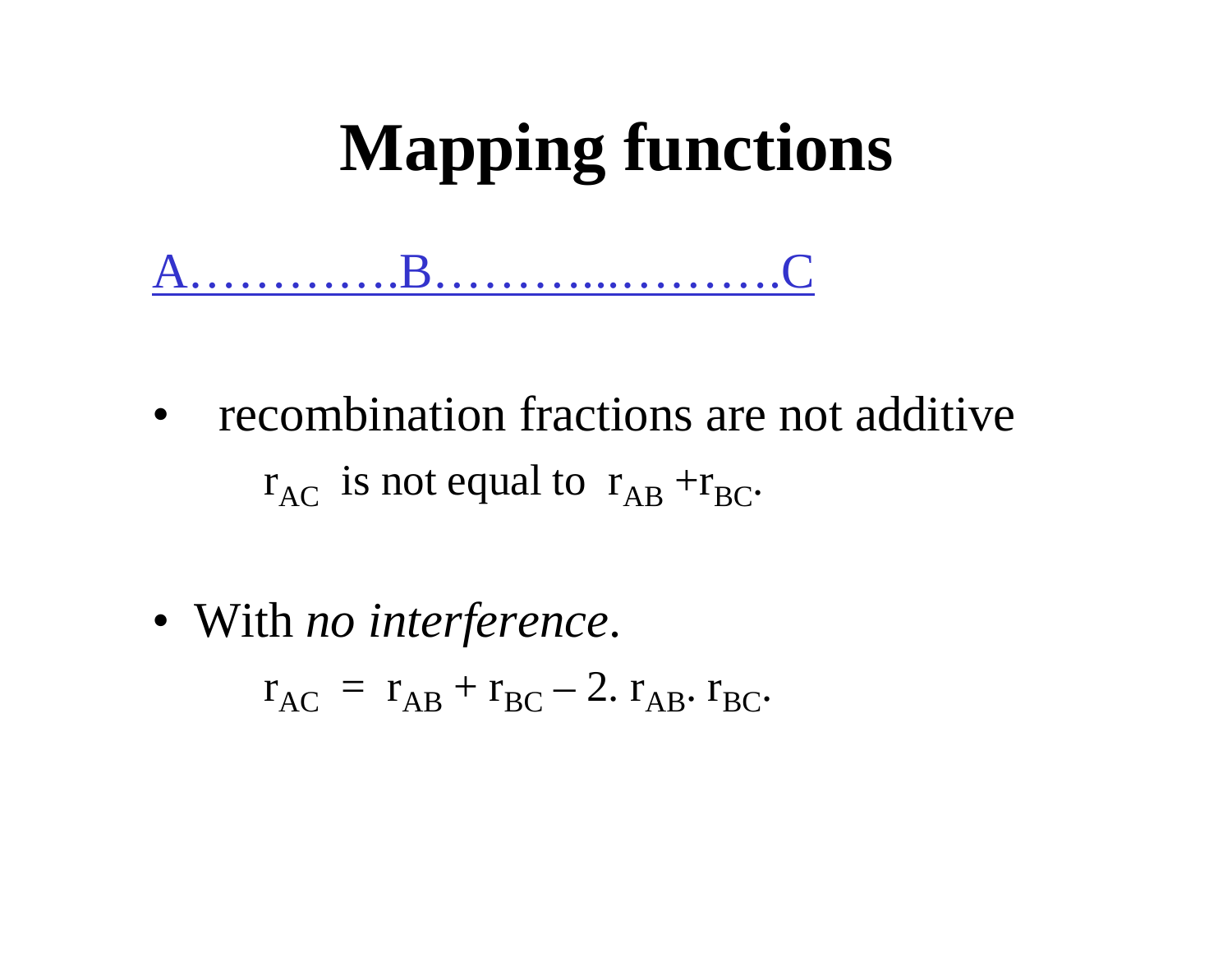Interference is the effect in which the occurrence of a crossover in a certain region reduces the probability of a crossover in the adjacent region.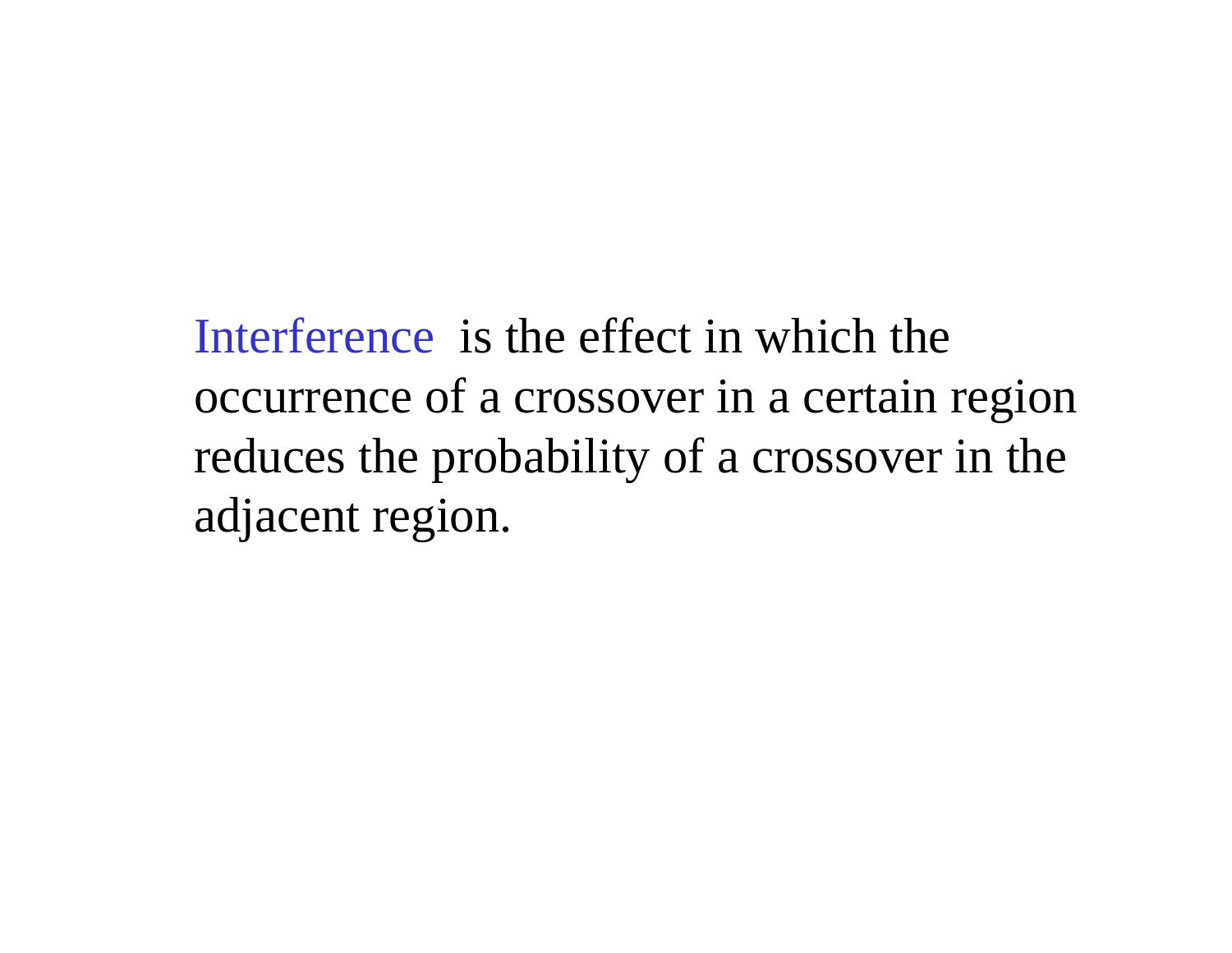• With *no interference*.

$$
\mathbf{r}_{AC} = \mathbf{r}_{AB} + \mathbf{r}_{BC} - 2. \mathbf{r}_{AB} \mathbf{r}_{BC}.
$$

• With *complete interference*

$$
r_{AC} = r_{AB} + r_{BC}
$$
 additive

• In any case:

With small distance between AC (<20 cM)

$$
r_{AC} \approx r_{AB} + r_{BC}
$$
 additive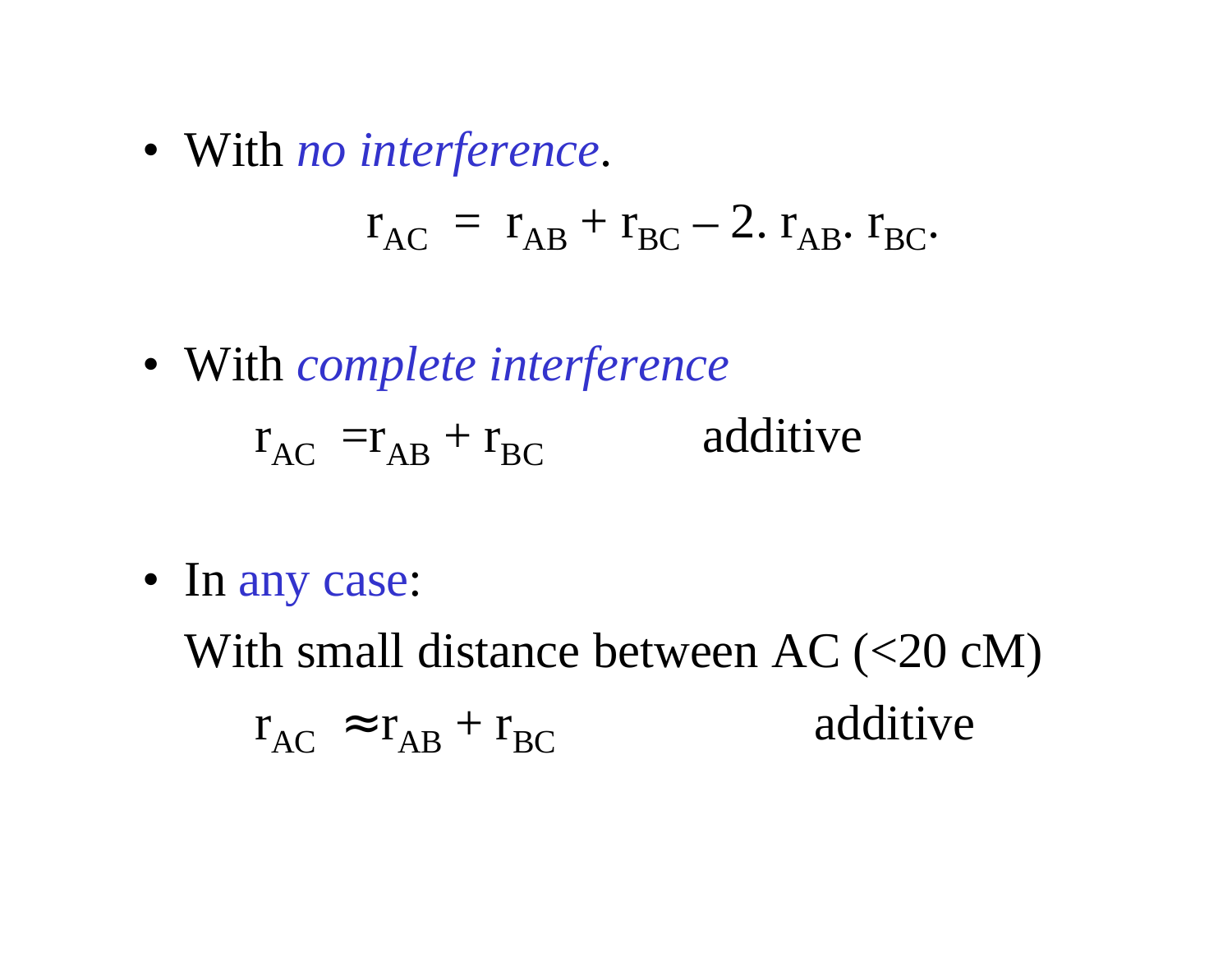A mapping function gives relationship between recombination fraction and distance

### A mapping function should

- Assign distances that are additive
- If distance  $> 50$  cM, this should translate into a recombination fraction of 50%.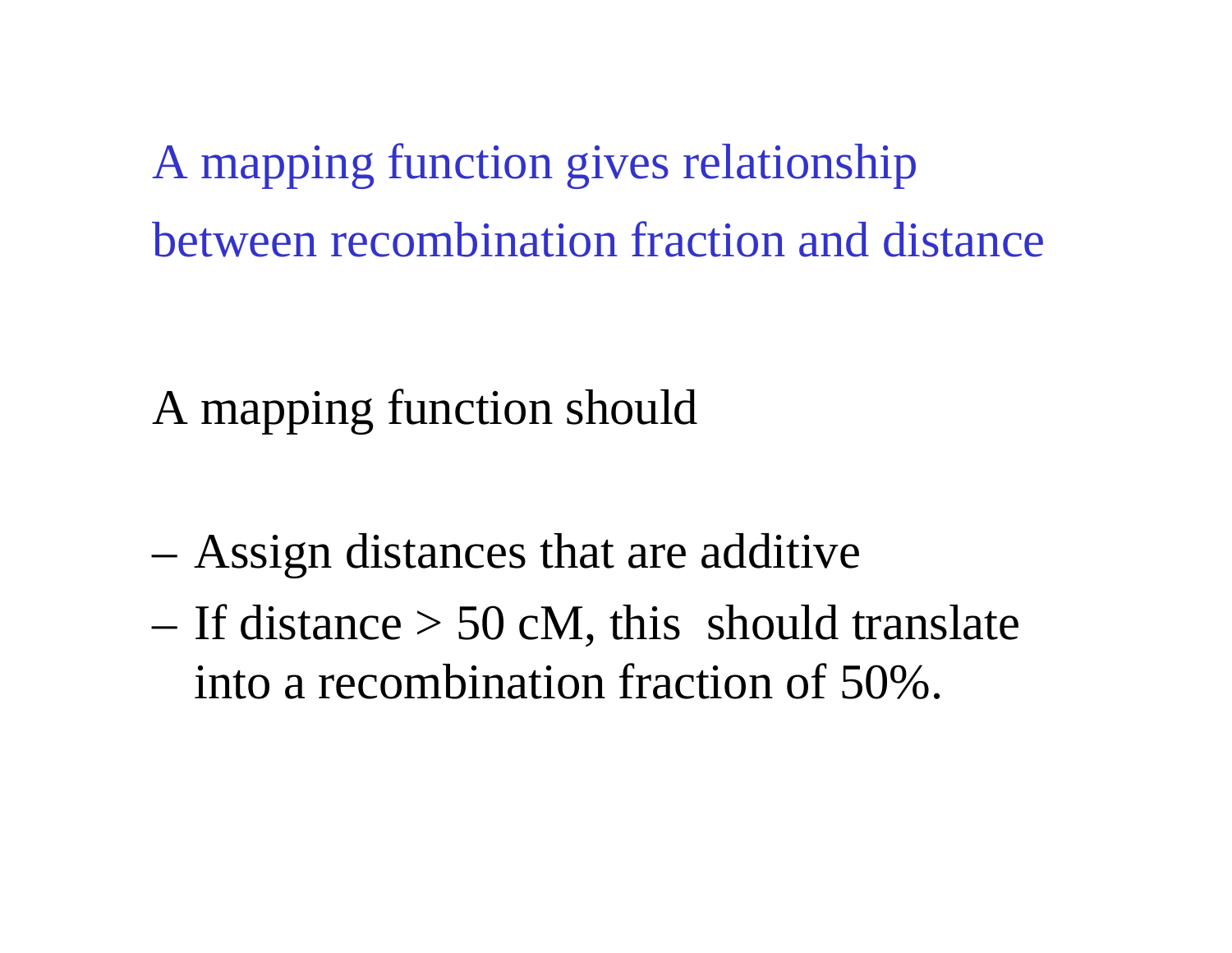

*No interference* > *Haldane mapping function*

*Some Interference > Kosambi mapping function*

*Complete interference > d = r*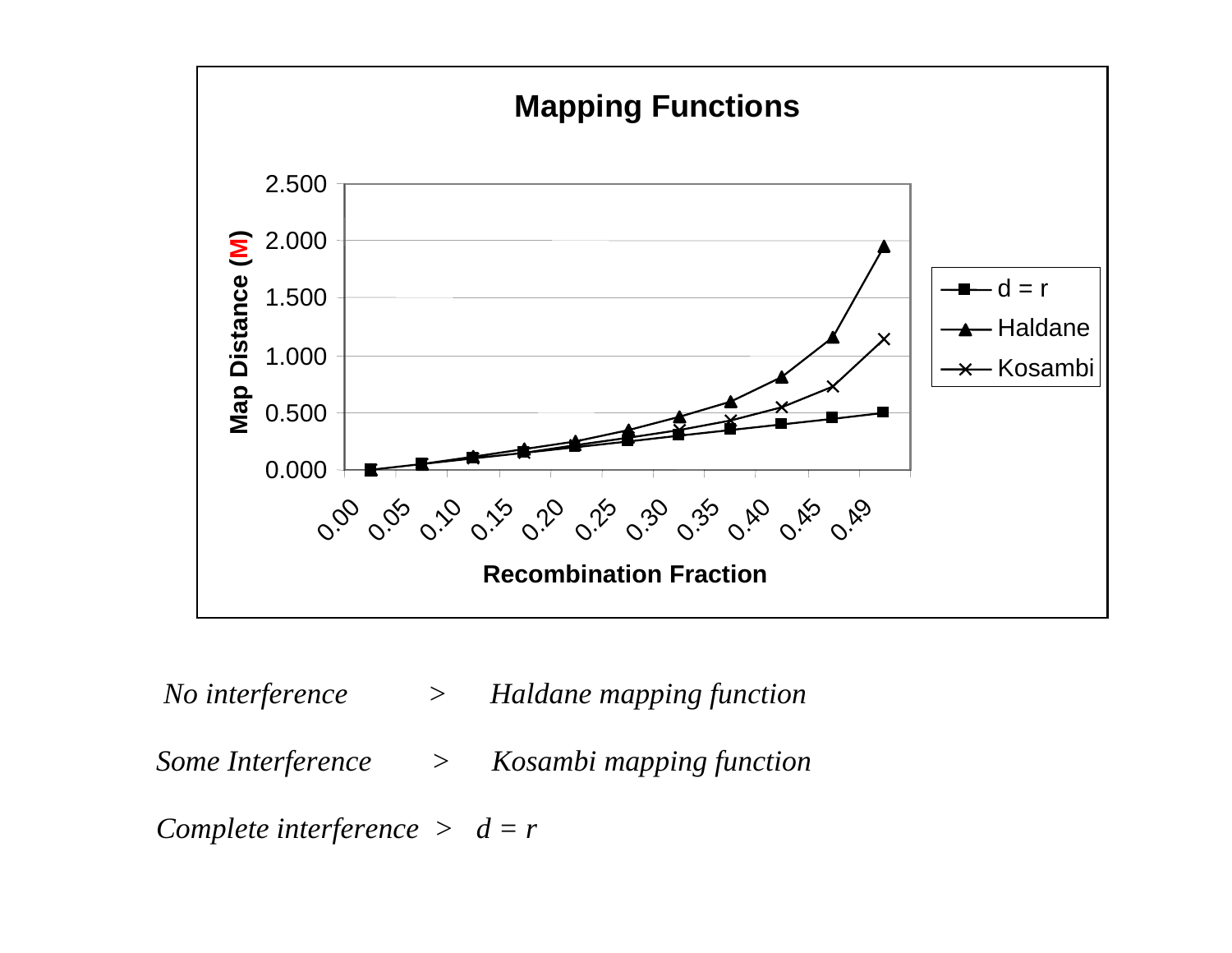### Mapping functions

• Haldane

 $d = -\frac{1}{2} \ln(1-2r)$ .  $r = \frac{1}{2} (1 - e^{-2d})$ 

• Kosambi

 $d = \frac{1}{4} \ln[(1+2r)/(1-2r)]$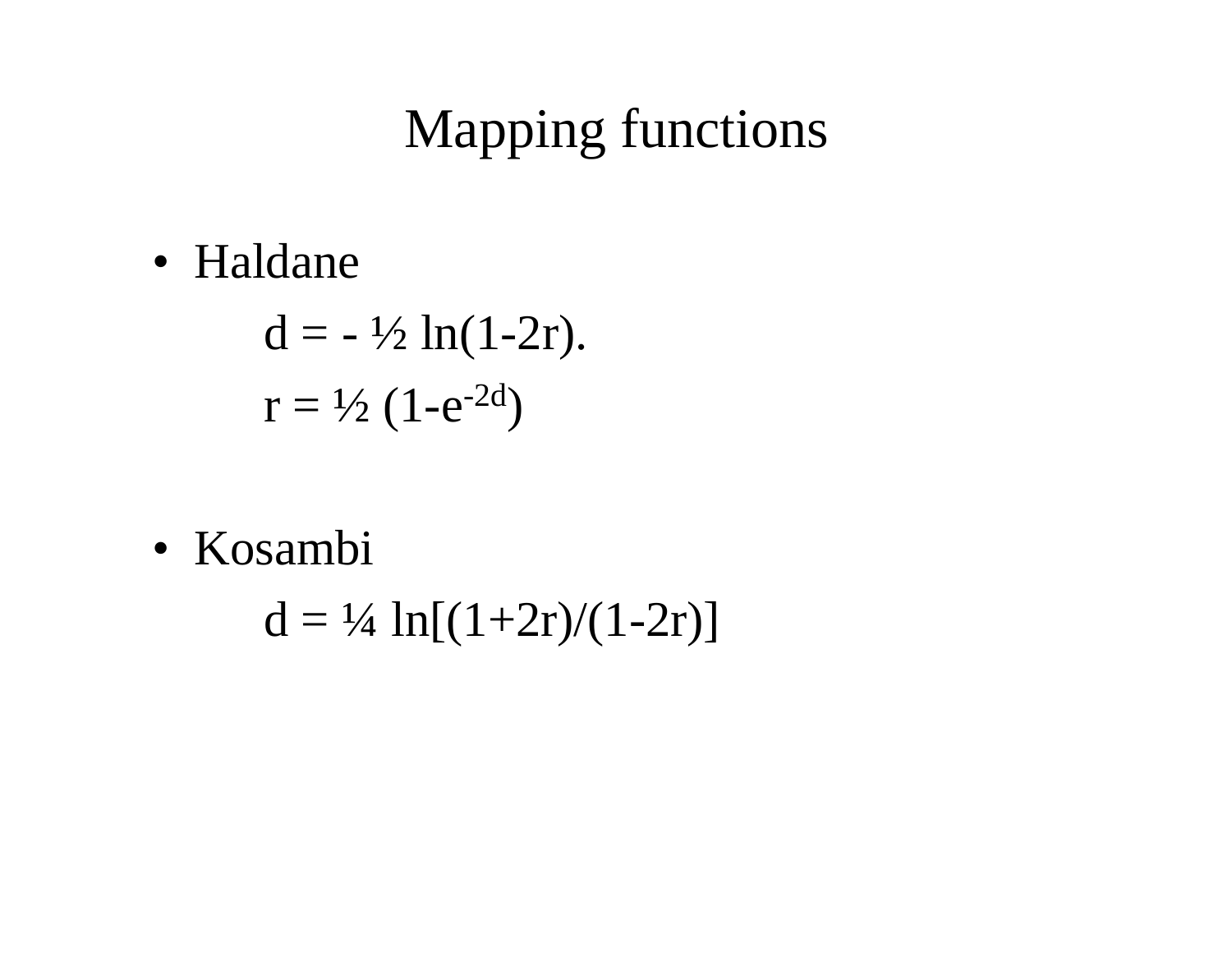### Example Haldane mapping

Distance (cM) % Recombination

| 10 | 0.091 |
|----|-------|
| 20 | 0.165 |
| 30 | 0.226 |
| 40 | 0.275 |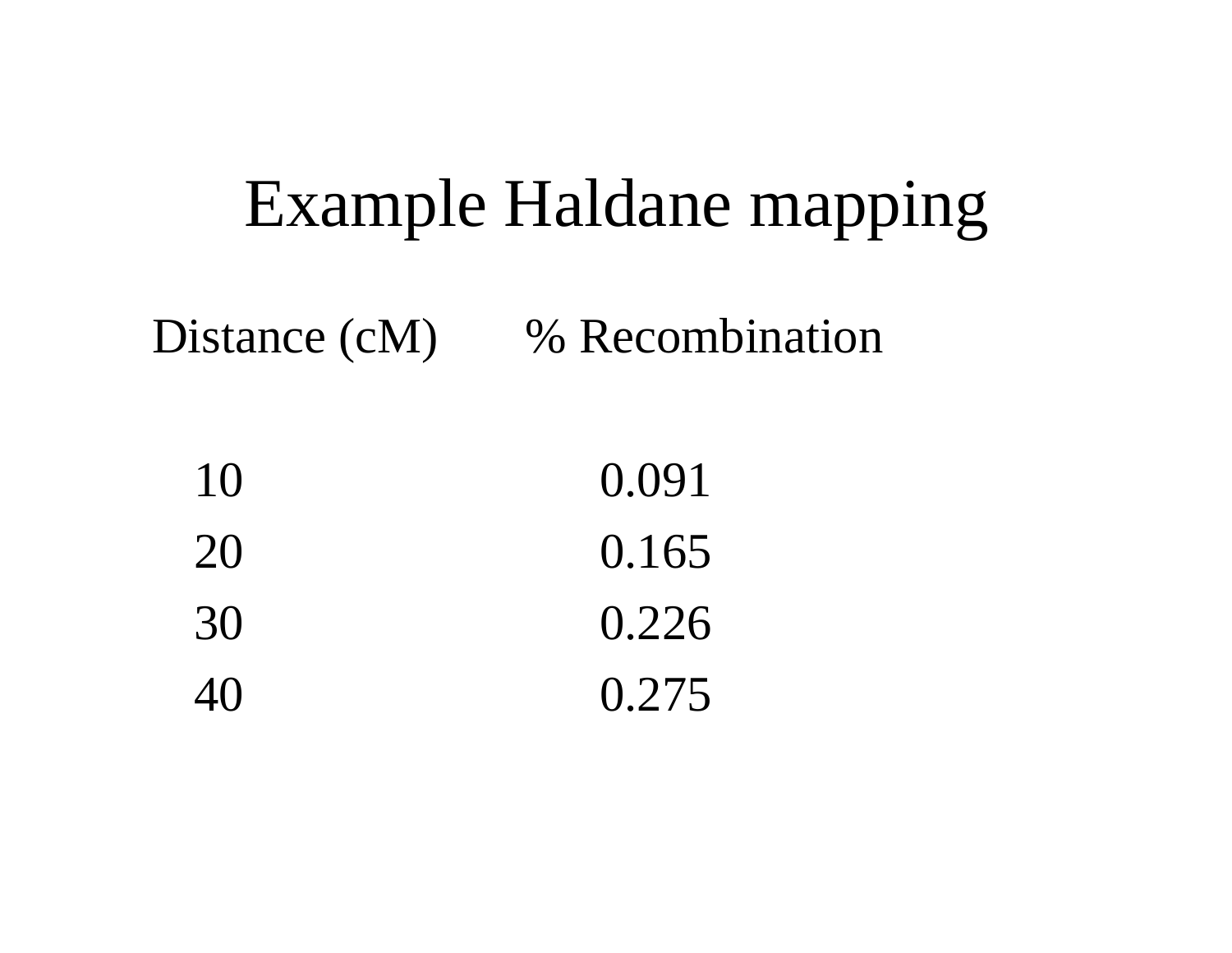# Mapping of genetic markers

- Determine recombination %
- Use a mapping function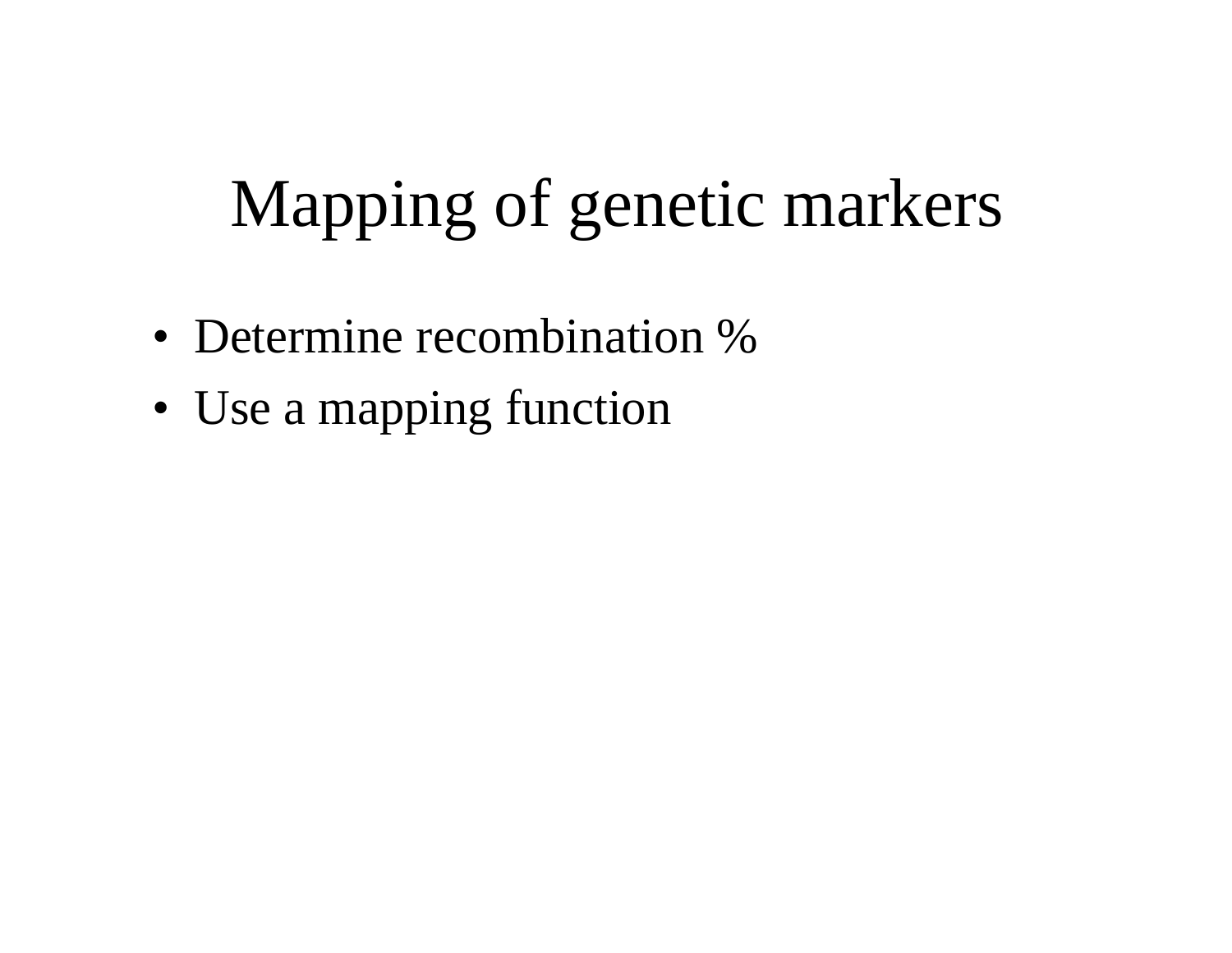### Estimation of recombination fraction

• Linkage phase in parents  $AB / ab$ 

• haplotype of the gametes AB aB Ab ab

- Linkage phase is not always known
- Haplotype is not always known
	- –depends on genotypes of parents/progeny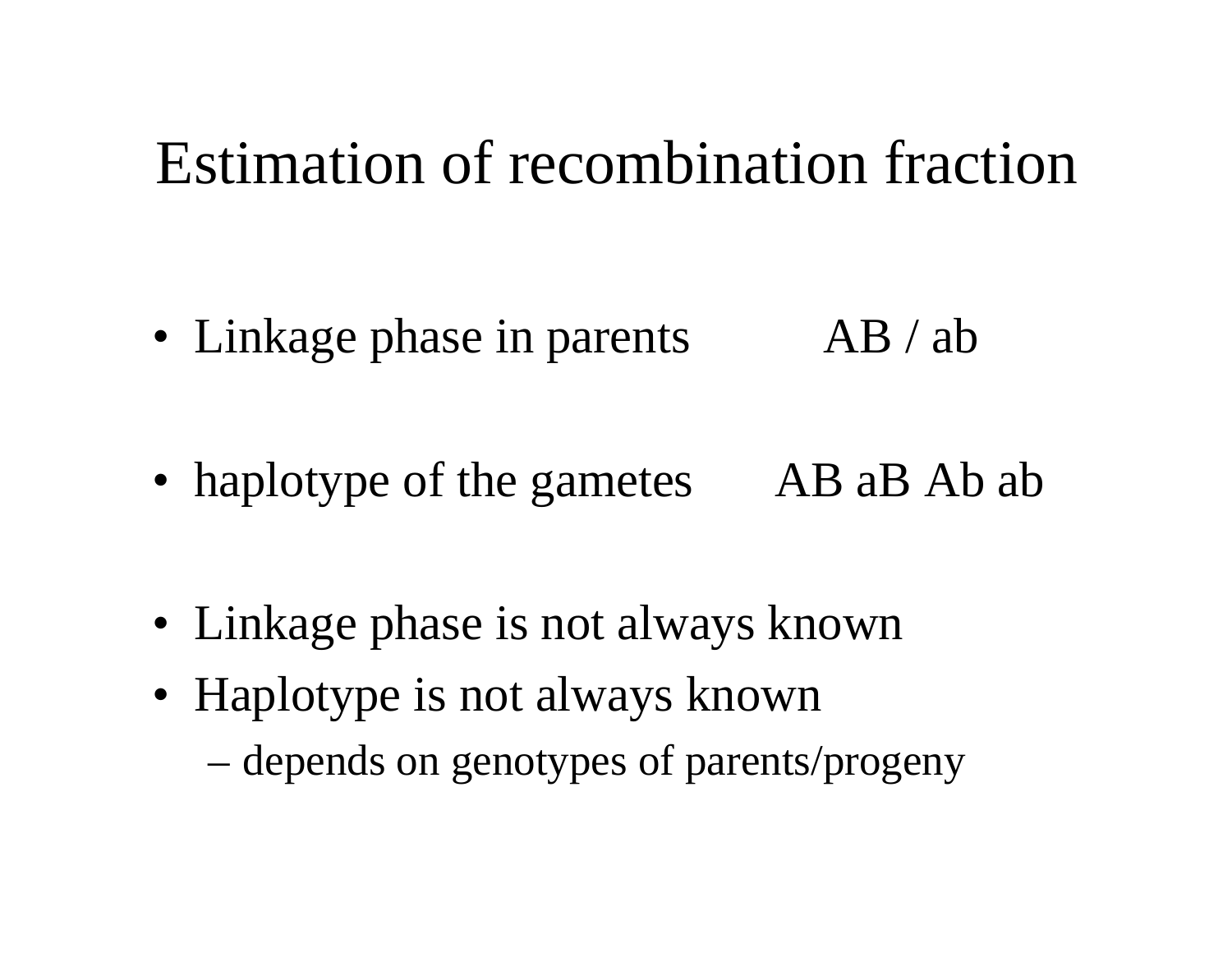### Maximum Likelihood estimation of linkage (r) example using 1 offspring only

 $L =$ <sup>Σ</sup>**phases** <sup>Σ</sup>**gametes Prob(phasei)\*Prob(gametej|phase,recomb)**

**Example:** Sire: AaBb **Dam: AABB Offspring: AABB**

| <b>Sires genotype</b> | <b>Prob</b> | <b>Prob(AB</b> gamete) |
|-----------------------|-------------|------------------------|
| AB/ab                 | 0.5         | $0.5*(1-r)$            |
| Ab/aB                 | 0.5         | $0.5*r$                |

 $L = 0.5 * \{0.5 * (1-r)\} + 0.5 * \{0.5 * r\} = 0.25$ 

**Likelihood does not depend on r >> No information about r**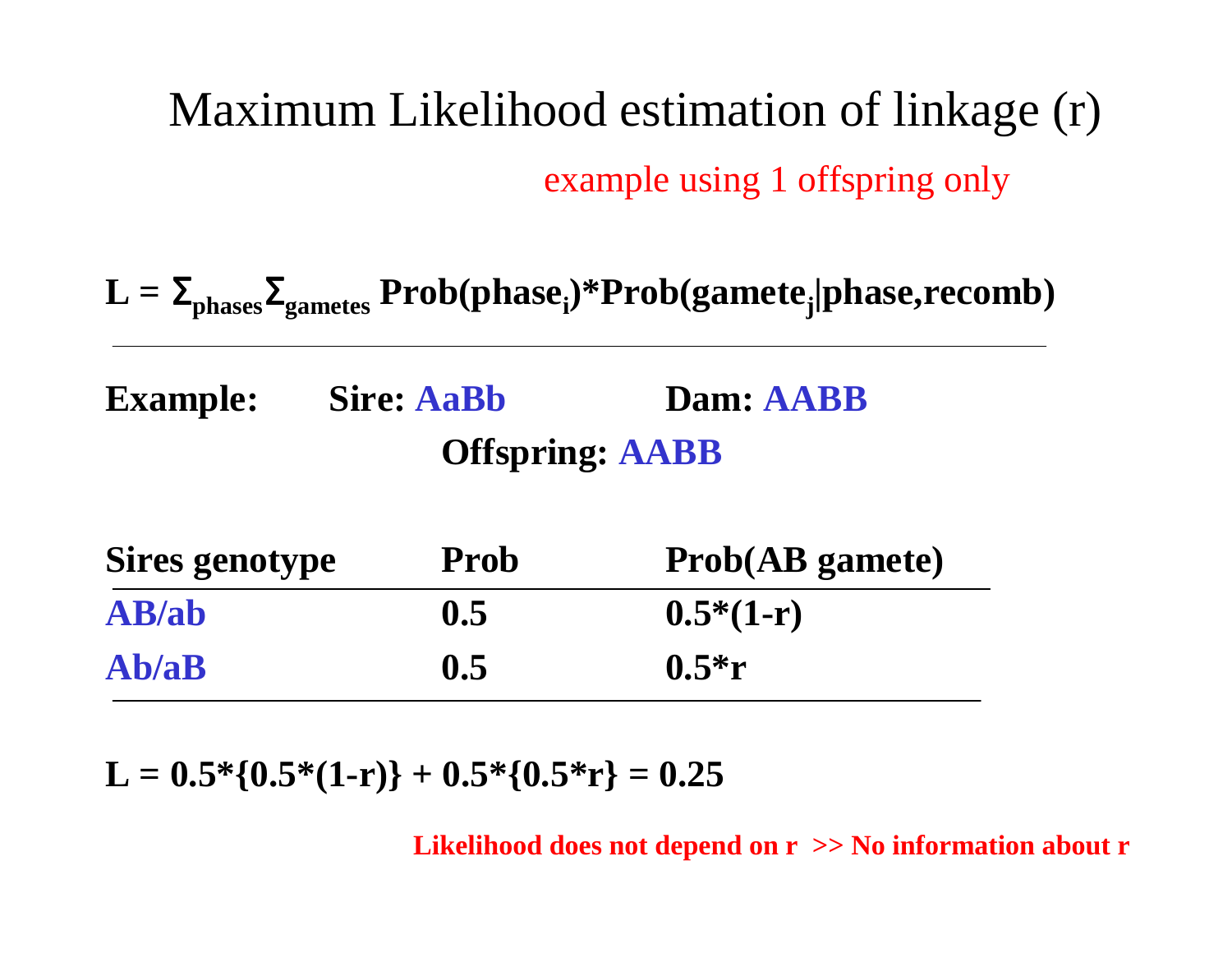#### Maximum Likelihood estimation of linkage example using 2 offspring

 $L =$ <sup>Σ</sup>**phases** <sup>Σ</sup>**gametes Prob(phasei)\*Prob(gametej|phase,recomb)**

**Example: Sire: AaBb Dam: AABB Offspring 1: AABB Offspring 2: AABB**

| <b>Sires genotype</b> | <b>Prob</b> | <b>Prob(2 AB gametes)</b> |
|-----------------------|-------------|---------------------------|
| AB/ab                 | 0.5         | $0.5*(1-r)^2$             |
| Ab/aB                 | 0.5         | $0.5*{\bf r}^2$           |

 $\mathbf{L} = 0.5^{*} \{ 0.5^{*} (1\text{-r})^{2} \} + 0.5^{*} \{ 0.5^{*} \text{r}^{2} \} = 0.125^{*} \{ (1\text{-r})^{2} + \text{r}^{2} \}$ **2 } Likelihood now depends on r >> find MaxL**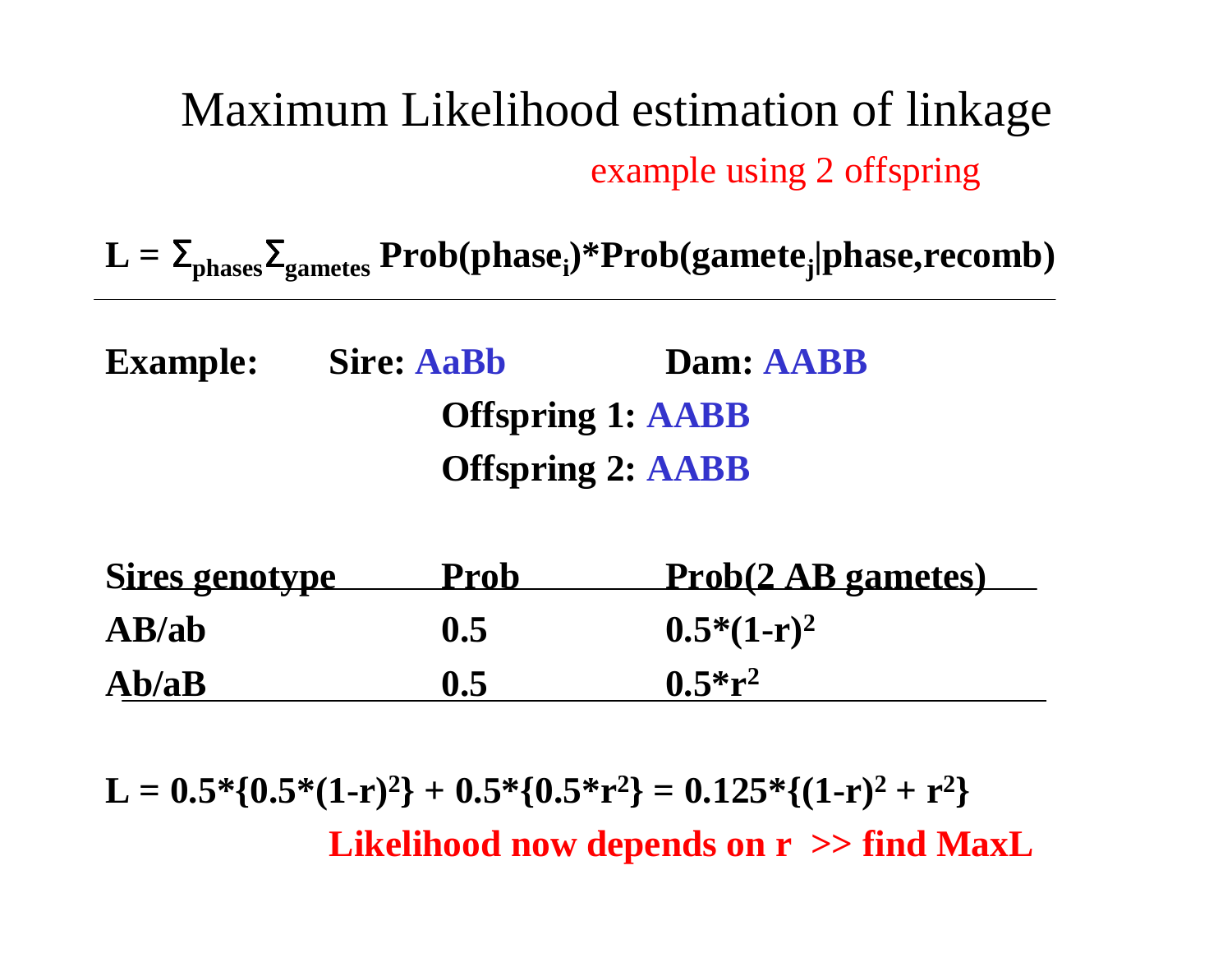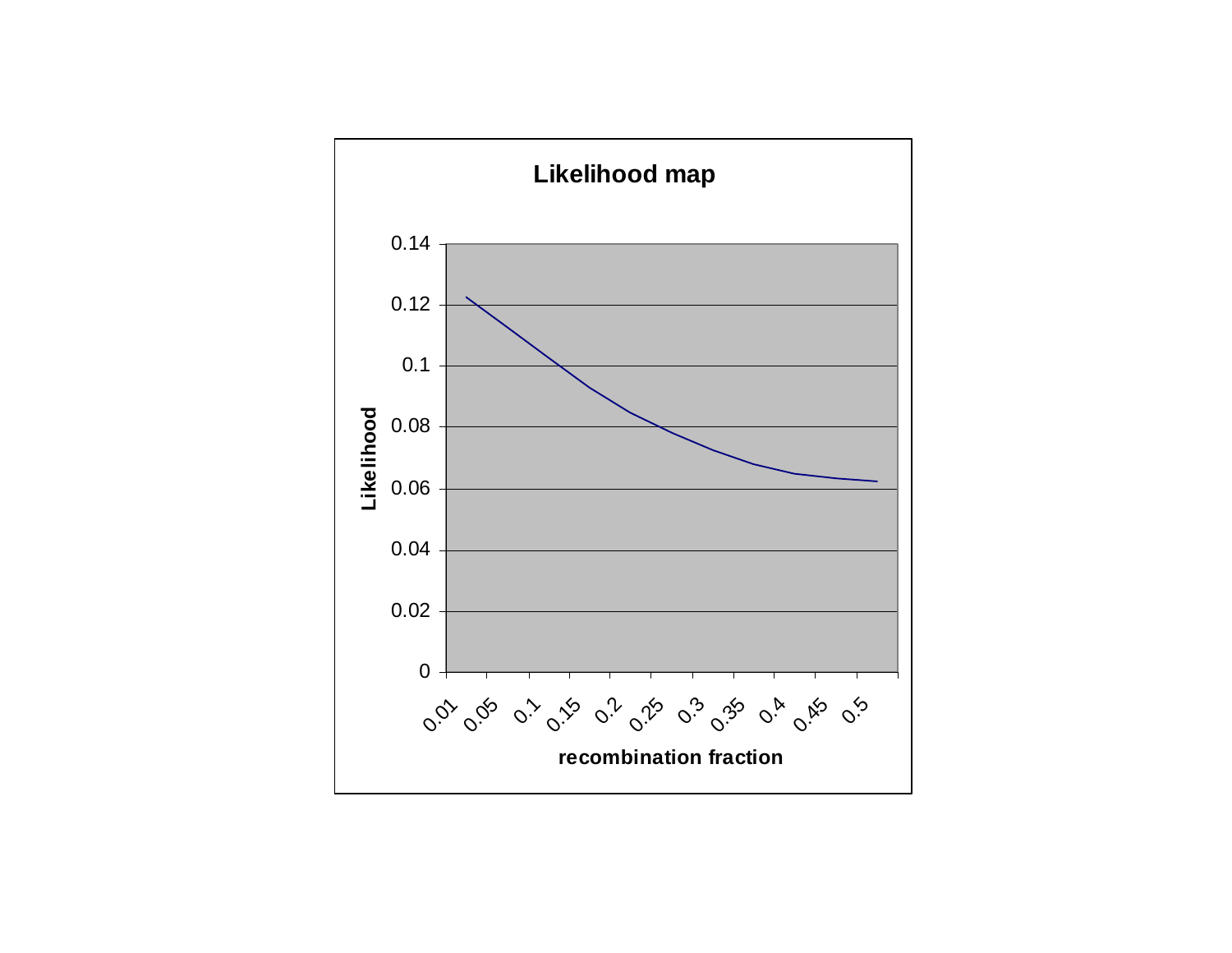#### Maximum Likelihood estimation of linkage

 $L =$ <sup>Σ</sup>**phases** <sup>Σ</sup>**gametes Prob(phasei)\*Prob(gametej|phase,recomb)**

| <b>Example:</b> | <b>Sire: AaBb</b>  | Dam: AABB   |  |
|-----------------|--------------------|-------------|--|
|                 | 20 Offspring: AABB |             |  |
|                 |                    | <b>AaBB</b> |  |
|                 |                    | <b>AABb</b> |  |
|                 |                    | <b>AaBb</b> |  |

$$
\mathbf{L} = \begin{pmatrix} 20 \\ 2 \end{pmatrix} (1-r)^{18} . r^2 + \begin{pmatrix} 20 \\ 2 \end{pmatrix} (1-r)^2 . r^{18}
$$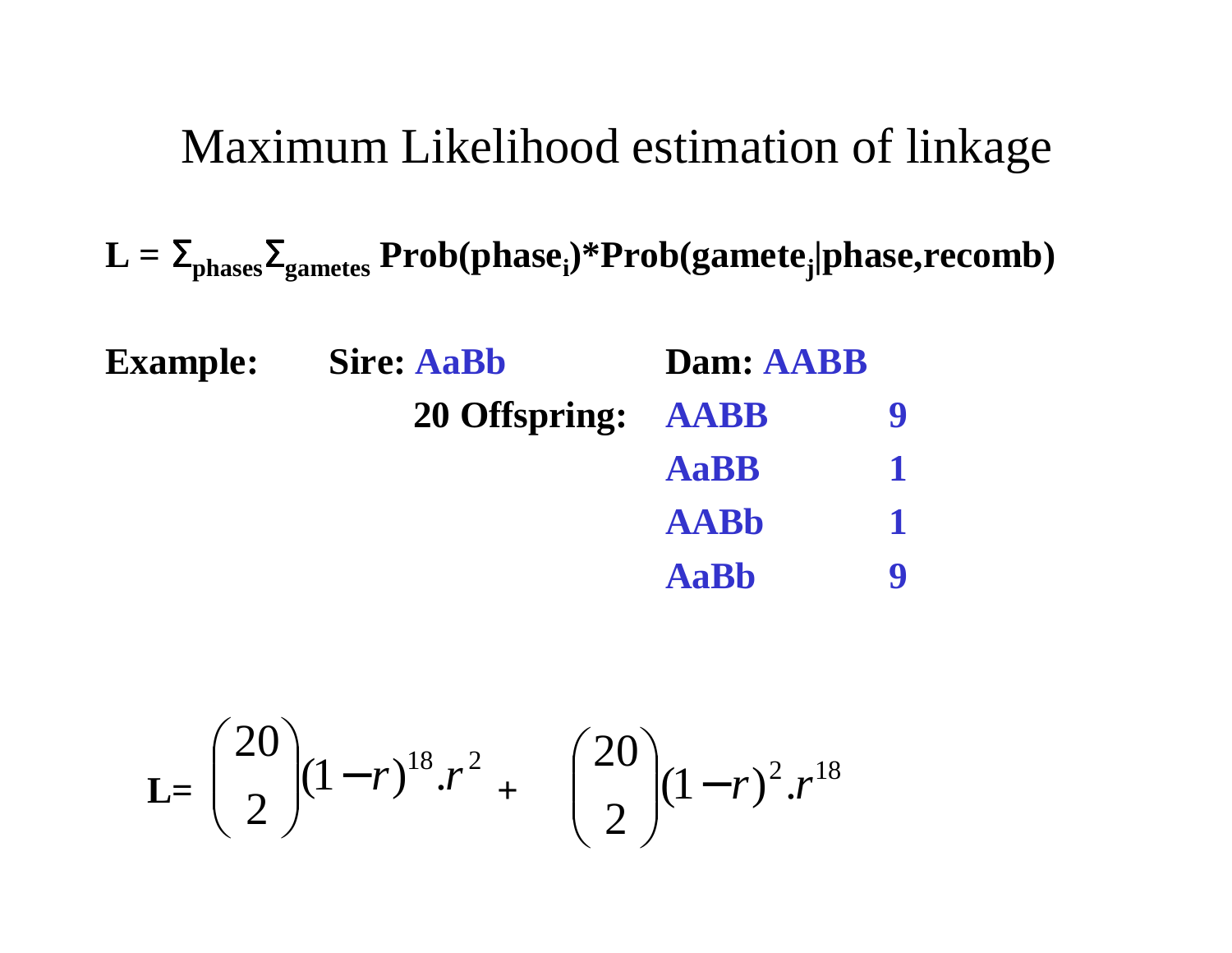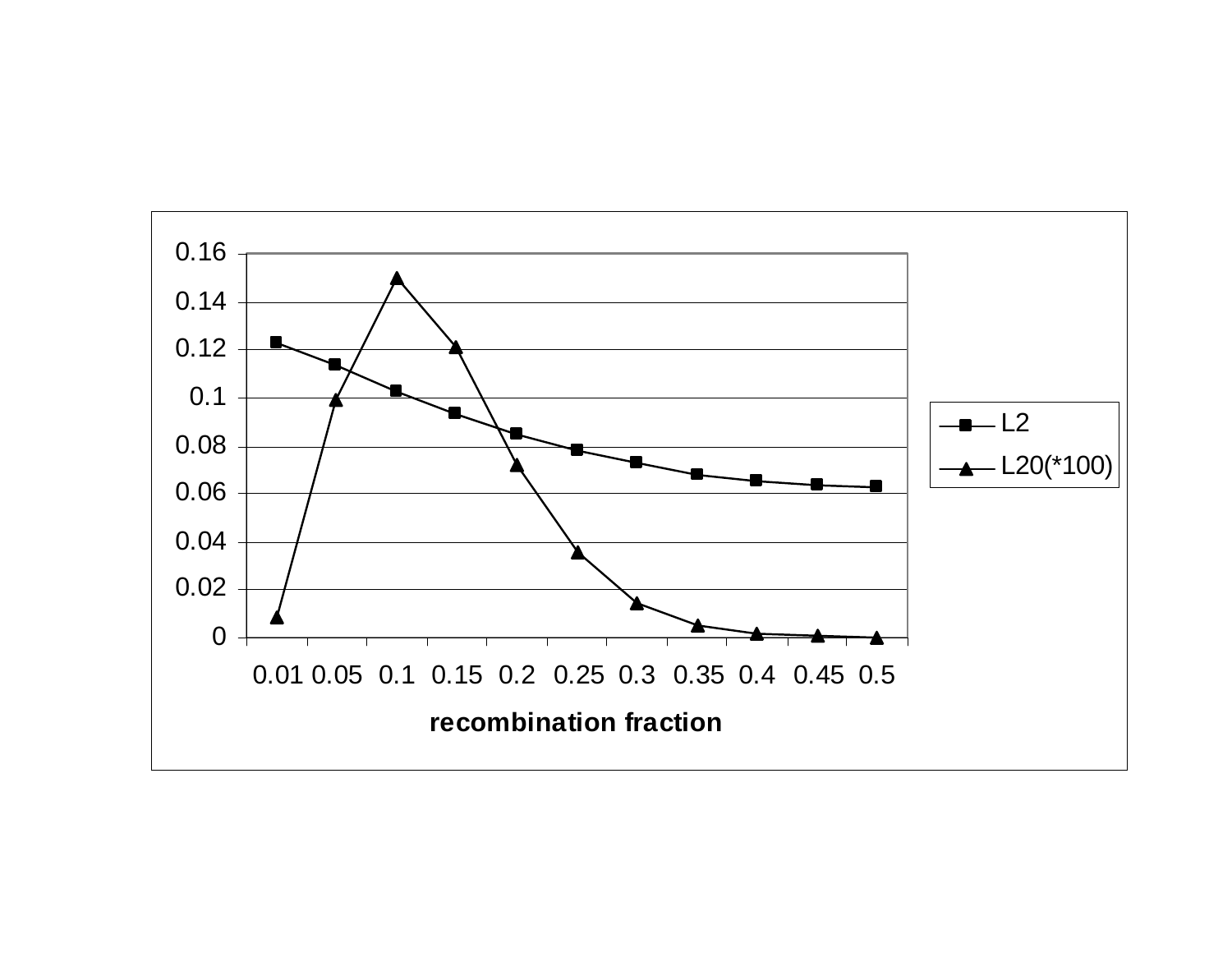### Likelihood Ratio test

• To compare the likelihood of two alternative models, and test the difference

 $Likelihood(r = \hat{r})$  $\left(\hat{r}\right)$ *Likelihood* (*r* =  $r=r$ 

 $(r = 0.5)$ = *Log Likelihood r* Log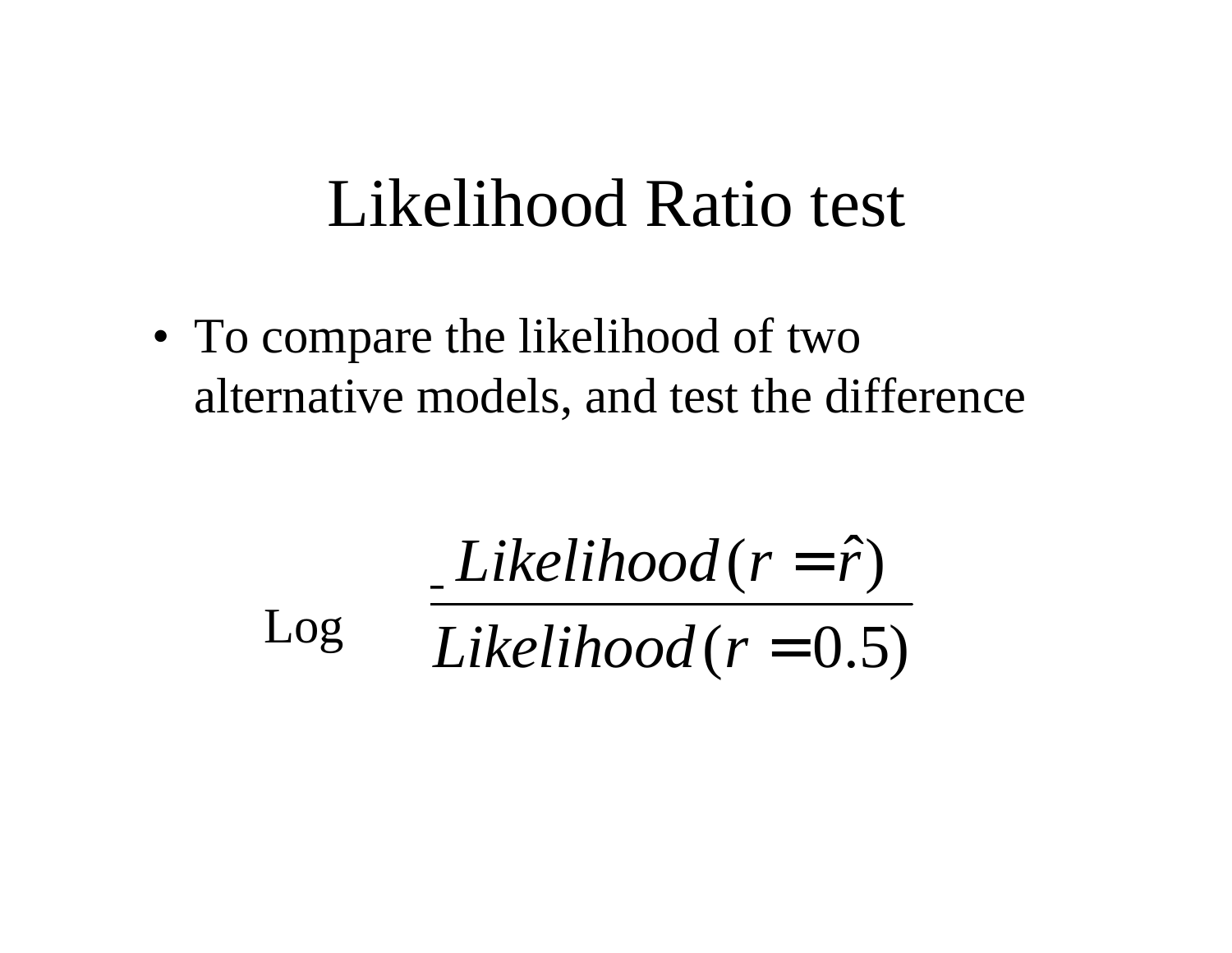### The LOD score

$$
\frac{^{10}\text{Log}}{\text{Likelihood}(r=0.5)} = \frac{\text{LR}(r)}{4.61}
$$

LOD score  $> 3$  means:  $< 1:1000$ 

CRI-map LOD scores estimates of rec.fract.Possibly many markers many families Uses Kosambi's function